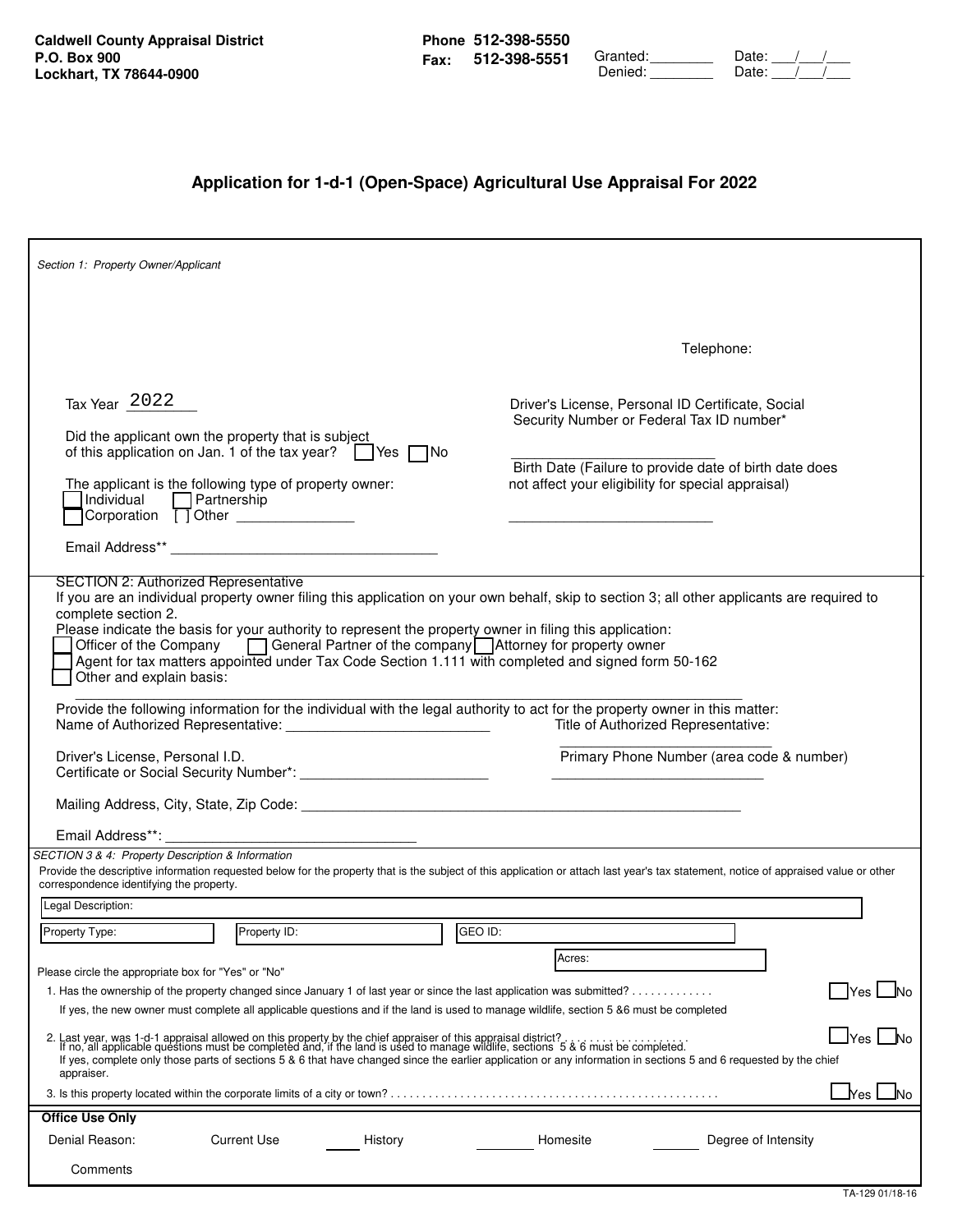## *SECTION 5: Property Use*

Please answer the following questions fully. You may list the agricultural use of your property according to the agricultural land categories listed below in the footnote. You may divide the total acreage according to individual uses to which the land is principally devoted.

1. Describe the current and past agricultural uses of this property as described above, starting with the current year and working back 5 years or until 5 out of 7 years of agricultural use is shown. Five years of continuous agricultural use may be required if the land is located within the corporate limits of a city or town

| Year | Agricultural Use | Acres | Year | Agricultural Use | Acres |
|------|------------------|-------|------|------------------|-------|
| 2022 |                  |       | 2018 |                  |       |
| 2021 |                  |       | 2017 |                  |       |
| 2020 |                  |       | 2016 |                  |       |
| 2019 |                  |       | 2015 |                  |       |

Agricultural use includes, but is not limited to, the following activities: (1) cultivating the soil; (2) producing crops for human food, animal feed, or planting seed or for the production of fibers; (3) floriculture, vit hand idle for the purpose of participating in a governmental program provided the land is of two for the production of human food or filebre in endicated head to residential purposes or a purpose inconsistent with agricult

Wildife management is defined as actively using land to protect federally listed endangered species under a federal permit if the land is included in a habitat preserve subject to a conservation easement created under Natu and 5.

Agricultural land use categories include: (1) irrigated cropland; (2) dry cropland; (3) improved pastureland; (4) native pastureland; (5) orchard; (6) wasteland; (7) timber production; (8) wildlife management; and (9) othe

2(a). List the livestock, exotic animals or exotic fowl raised or the type of wildlife managed on the property and number of acres used for each activity. Attach a list if the space is not sufficient.

| Livestock/Exotics/Wildlife                                                                                                                                                                     | Acres  | Livestock/Exotics/Wildlife | Acres  |
|------------------------------------------------------------------------------------------------------------------------------------------------------------------------------------------------|--------|----------------------------|--------|
| example: cattle                                                                                                                                                                                | 48     |                            |        |
|                                                                                                                                                                                                |        |                            |        |
|                                                                                                                                                                                                |        |                            |        |
| 2(b). How many head of livestock or exotic animals are raised on the property (average per year)?                                                                                              |        |                            |        |
| Livestock/Exotics/Wildlife                                                                                                                                                                     | Number | Livestock/Exotics/Wildlife | Number |
| example: cattle                                                                                                                                                                                | 20     |                            |        |
|                                                                                                                                                                                                |        |                            |        |
| 3. List the crops grown (including ornamental plants, flowers, or grapevines) and the number of acres devoted to each crop. Attach a list if the space is<br>not sufficient.                   |        |                            |        |
|                                                                                                                                                                                                |        |                            |        |
| Crop                                                                                                                                                                                           | Acres  | Crop                       | Acres  |
| example: wheat                                                                                                                                                                                 | 200    |                            |        |
|                                                                                                                                                                                                |        |                            |        |
| 4. List participation in any government programs for planting cover crops or land lying idle and the number of acres devoted to each program. Attach a list<br>if the space is not sufficient. |        |                            |        |
| Program                                                                                                                                                                                        | Acres  | Program                    | Acres  |
| example: CRP                                                                                                                                                                                   | 100    |                            |        |

| Non-Agricultural  | Acres | Non-Agricultural<br>Acres |  |
|-------------------|-------|---------------------------|--|
| example: homesite | .50   |                           |  |
|                   |       |                           |  |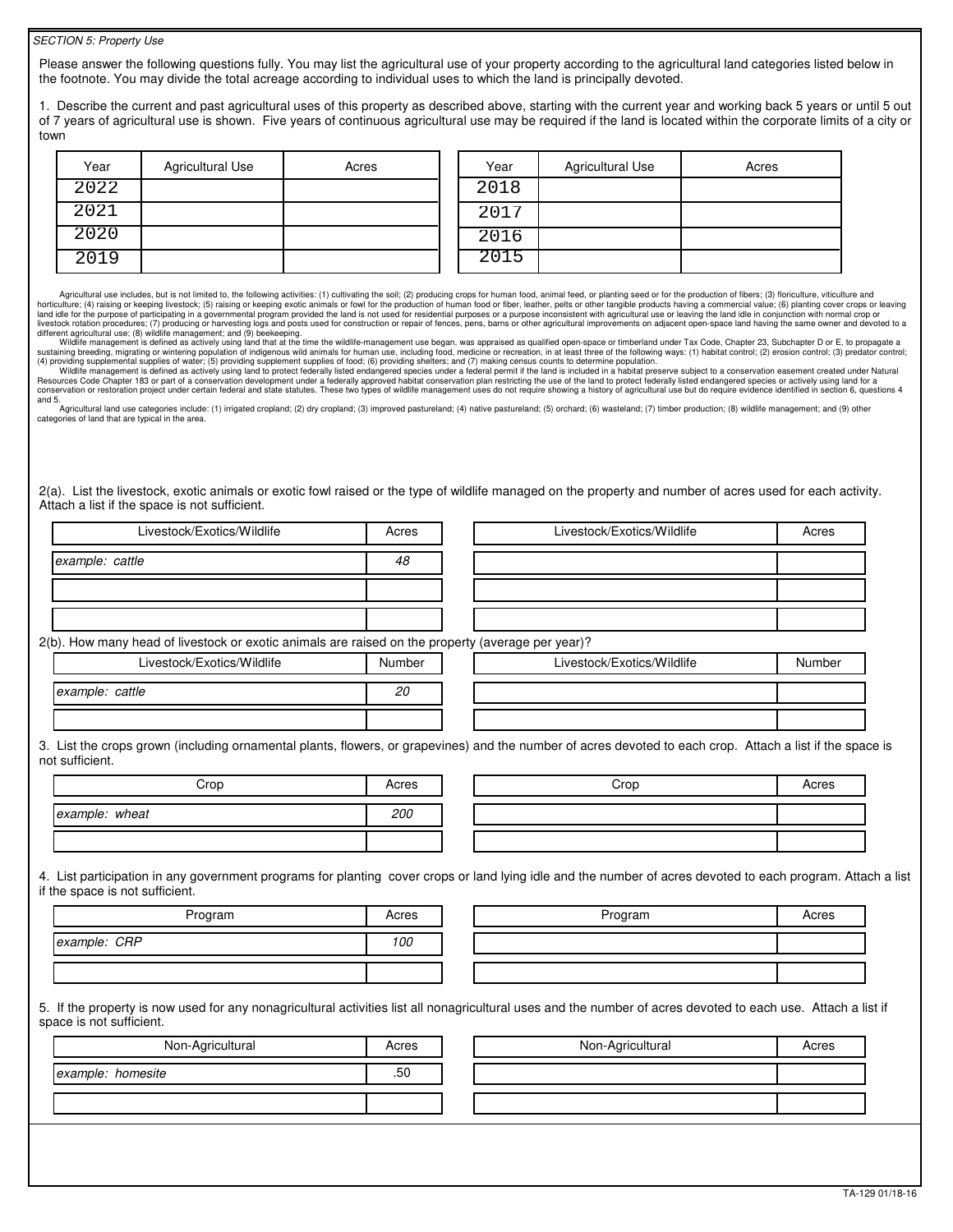| <b>SECTION 6: Wildlife Management Use</b><br>Complete this section only if the land is used for wildlife management. If the land is not used for wildlife management, do not complete this                                                                                                                                                                                                                                                                                                                                                                                                                                                                                                                                                                                                                                                                                                                                                                                                                                                                                                                                                                                                                                                                                                                                                                                                                                                                                                                                                                                                                                                                                                                                                                                                                                                                                                                                                                                                                                                                                                                                                                                                                                                                                                                                                                                                                                                                                                                                                                                                                                                                                                                                                                                                                                                                                                                                                                                                                                                                                                                                                                                                                                                                                                                                                                                                                                                                                                                                                                                                  |
|---------------------------------------------------------------------------------------------------------------------------------------------------------------------------------------------------------------------------------------------------------------------------------------------------------------------------------------------------------------------------------------------------------------------------------------------------------------------------------------------------------------------------------------------------------------------------------------------------------------------------------------------------------------------------------------------------------------------------------------------------------------------------------------------------------------------------------------------------------------------------------------------------------------------------------------------------------------------------------------------------------------------------------------------------------------------------------------------------------------------------------------------------------------------------------------------------------------------------------------------------------------------------------------------------------------------------------------------------------------------------------------------------------------------------------------------------------------------------------------------------------------------------------------------------------------------------------------------------------------------------------------------------------------------------------------------------------------------------------------------------------------------------------------------------------------------------------------------------------------------------------------------------------------------------------------------------------------------------------------------------------------------------------------------------------------------------------------------------------------------------------------------------------------------------------------------------------------------------------------------------------------------------------------------------------------------------------------------------------------------------------------------------------------------------------------------------------------------------------------------------------------------------------------------------------------------------------------------------------------------------------------------------------------------------------------------------------------------------------------------------------------------------------------------------------------------------------------------------------------------------------------------------------------------------------------------------------------------------------------------------------------------------------------------------------------------------------------------------------------------------------------------------------------------------------------------------------------------------------------------------------------------------------------------------------------------------------------------------------------------------------------------------------------------------------------------------------------------------------------------------------------------------------------------------------------------------------------------|
| section.<br>If you are using the land to manage wildlife, list at least three of the wildlife management practices listed in the description found in section 4 above in<br>which you manage wildlife.                                                                                                                                                                                                                                                                                                                                                                                                                                                                                                                                                                                                                                                                                                                                                                                                                                                                                                                                                                                                                                                                                                                                                                                                                                                                                                                                                                                                                                                                                                                                                                                                                                                                                                                                                                                                                                                                                                                                                                                                                                                                                                                                                                                                                                                                                                                                                                                                                                                                                                                                                                                                                                                                                                                                                                                                                                                                                                                                                                                                                                                                                                                                                                                                                                                                                                                                                                                      |
| 1. If the land is used to manage wildlife, list at least three of the wildlife management practices being used (listed and described in section 5).<br>Example: Conduct census counts                                                                                                                                                                                                                                                                                                                                                                                                                                                                                                                                                                                                                                                                                                                                                                                                                                                                                                                                                                                                                                                                                                                                                                                                                                                                                                                                                                                                                                                                                                                                                                                                                                                                                                                                                                                                                                                                                                                                                                                                                                                                                                                                                                                                                                                                                                                                                                                                                                                                                                                                                                                                                                                                                                                                                                                                                                                                                                                                                                                                                                                                                                                                                                                                                                                                                                                                                                                                       |
|                                                                                                                                                                                                                                                                                                                                                                                                                                                                                                                                                                                                                                                                                                                                                                                                                                                                                                                                                                                                                                                                                                                                                                                                                                                                                                                                                                                                                                                                                                                                                                                                                                                                                                                                                                                                                                                                                                                                                                                                                                                                                                                                                                                                                                                                                                                                                                                                                                                                                                                                                                                                                                                                                                                                                                                                                                                                                                                                                                                                                                                                                                                                                                                                                                                                                                                                                                                                                                                                                                                                                                                             |
| А.                                                                                                                                                                                                                                                                                                                                                                                                                                                                                                                                                                                                                                                                                                                                                                                                                                                                                                                                                                                                                                                                                                                                                                                                                                                                                                                                                                                                                                                                                                                                                                                                                                                                                                                                                                                                                                                                                                                                                                                                                                                                                                                                                                                                                                                                                                                                                                                                                                                                                                                                                                                                                                                                                                                                                                                                                                                                                                                                                                                                                                                                                                                                                                                                                                                                                                                                                                                                                                                                                                                                                                                          |
| B.                                                                                                                                                                                                                                                                                                                                                                                                                                                                                                                                                                                                                                                                                                                                                                                                                                                                                                                                                                                                                                                                                                                                                                                                                                                                                                                                                                                                                                                                                                                                                                                                                                                                                                                                                                                                                                                                                                                                                                                                                                                                                                                                                                                                                                                                                                                                                                                                                                                                                                                                                                                                                                                                                                                                                                                                                                                                                                                                                                                                                                                                                                                                                                                                                                                                                                                                                                                                                                                                                                                                                                                          |
| lc.                                                                                                                                                                                                                                                                                                                                                                                                                                                                                                                                                                                                                                                                                                                                                                                                                                                                                                                                                                                                                                                                                                                                                                                                                                                                                                                                                                                                                                                                                                                                                                                                                                                                                                                                                                                                                                                                                                                                                                                                                                                                                                                                                                                                                                                                                                                                                                                                                                                                                                                                                                                                                                                                                                                                                                                                                                                                                                                                                                                                                                                                                                                                                                                                                                                                                                                                                                                                                                                                                                                                                                                         |
| 2. Indicate the property's agricultural land use category (described in section 5) for the tax year preceding the land's conversion to wildlife management<br>use. For example, if the land was categorized as native pasture before conversion to wildlife management, native pasture would be the response to this<br>request as it is the category of use prior to conversion.                                                                                                                                                                                                                                                                                                                                                                                                                                                                                                                                                                                                                                                                                                                                                                                                                                                                                                                                                                                                                                                                                                                                                                                                                                                                                                                                                                                                                                                                                                                                                                                                                                                                                                                                                                                                                                                                                                                                                                                                                                                                                                                                                                                                                                                                                                                                                                                                                                                                                                                                                                                                                                                                                                                                                                                                                                                                                                                                                                                                                                                                                                                                                                                                           |
| 3. Attach the wildlife management plan for the property using the appropriate Texas Parks and Wildlife Department form (obtained at<br>http://www.tpwd.state.tx.us/landwater/land/private/agricultural land/).                                                                                                                                                                                                                                                                                                                                                                                                                                                                                                                                                                                                                                                                                                                                                                                                                                                                                                                                                                                                                                                                                                                                                                                                                                                                                                                                                                                                                                                                                                                                                                                                                                                                                                                                                                                                                                                                                                                                                                                                                                                                                                                                                                                                                                                                                                                                                                                                                                                                                                                                                                                                                                                                                                                                                                                                                                                                                                                                                                                                                                                                                                                                                                                                                                                                                                                                                                              |
| 4. Was the land subject to wildlife management a part of a larger tract of land qualified for 1-d-1 or timber land appraisal on January 1 of the                                                                                                                                                                                                                                                                                                                                                                                                                                                                                                                                                                                                                                                                                                                                                                                                                                                                                                                                                                                                                                                                                                                                                                                                                                                                                                                                                                                                                                                                                                                                                                                                                                                                                                                                                                                                                                                                                                                                                                                                                                                                                                                                                                                                                                                                                                                                                                                                                                                                                                                                                                                                                                                                                                                                                                                                                                                                                                                                                                                                                                                                                                                                                                                                                                                                                                                                                                                                                                            |
| 5. Is any part of the land subject to wildlife management managed through a wildlife management property association?                                                                                                                                                                                                                                                                                                                                                                                                                                                                                                                                                                                                                                                                                                                                                                                                                                                                                                                                                                                                                                                                                                                                                                                                                                                                                                                                                                                                                                                                                                                                                                                                                                                                                                                                                                                                                                                                                                                                                                                                                                                                                                                                                                                                                                                                                                                                                                                                                                                                                                                                                                                                                                                                                                                                                                                                                                                                                                                                                                                                                                                                                                                                                                                                                                                                                                                                                                                                                                                                       |
| If yes, please attach a written agreement obligating the owners in the association to perform wildlife management practices necessary to<br>qualify wildlife management land for 1-d-1 appraisal.<br>6. Is any part of the land that is the subject of this application located in an area designated by the Texas Parks and Wildlife Department as a<br>habitat for an endangered species, a threatened species, or a candidate species for listing by Texas Parks and Wildlife Department as<br>_lYes∟lNo                                                                                                                                                                                                                                                                                                                                                                                                                                                                                                                                                                                                                                                                                                                                                                                                                                                                                                                                                                                                                                                                                                                                                                                                                                                                                                                                                                                                                                                                                                                                                                                                                                                                                                                                                                                                                                                                                                                                                                                                                                                                                                                                                                                                                                                                                                                                                                                                                                                                                                                                                                                                                                                                                                                                                                                                                                                                                                                                                                                                                                                                                 |
| 7. (a) Is the land that is the subject of this application subject to a permit issued under section 7 or 10(a) of the Federal Endangered Species<br> Yes  No                                                                                                                                                                                                                                                                                                                                                                                                                                                                                                                                                                                                                                                                                                                                                                                                                                                                                                                                                                                                                                                                                                                                                                                                                                                                                                                                                                                                                                                                                                                                                                                                                                                                                                                                                                                                                                                                                                                                                                                                                                                                                                                                                                                                                                                                                                                                                                                                                                                                                                                                                                                                                                                                                                                                                                                                                                                                                                                                                                                                                                                                                                                                                                                                                                                                                                                                                                                                                                |
| (b) If yes, is the land included in a habitat preserve and subject to a conservation easement created under Chapter 183, Texas Natural<br><b>No</b><br>Yesl<br>If you answer yes to Questions 4(a) and (b), provide evidence of the permit and of the conservation easement or habitat conservation plan.                                                                                                                                                                                                                                                                                                                                                                                                                                                                                                                                                                                                                                                                                                                                                                                                                                                                                                                                                                                                                                                                                                                                                                                                                                                                                                                                                                                                                                                                                                                                                                                                                                                                                                                                                                                                                                                                                                                                                                                                                                                                                                                                                                                                                                                                                                                                                                                                                                                                                                                                                                                                                                                                                                                                                                                                                                                                                                                                                                                                                                                                                                                                                                                                                                                                                   |
| Your application cannot be approved without this evidence.<br>8. Is the land that is the subject of this application actively used for a conservation or restoration project providing compensation for natural<br>resources damage under one or more of the following laws:                                                                                                                                                                                                                                                                                                                                                                                                                                                                                                                                                                                                                                                                                                                                                                                                                                                                                                                                                                                                                                                                                                                                                                                                                                                                                                                                                                                                                                                                                                                                                                                                                                                                                                                                                                                                                                                                                                                                                                                                                                                                                                                                                                                                                                                                                                                                                                                                                                                                                                                                                                                                                                                                                                                                                                                                                                                                                                                                                                                                                                                                                                                                                                                                                                                                                                                |
| _lYes l<br>JNo<br>_<br>Yes<br>No.<br>$\sf N$ es $\sf I$<br>_No<br>$\vert$ Yes $\vert$<br>_No<br>If yes to any of the above, provide evidence of the conservation easement, deed restriction, or settlement agreement with the Texas                                                                                                                                                                                                                                                                                                                                                                                                                                                                                                                                                                                                                                                                                                                                                                                                                                                                                                                                                                                                                                                                                                                                                                                                                                                                                                                                                                                                                                                                                                                                                                                                                                                                                                                                                                                                                                                                                                                                                                                                                                                                                                                                                                                                                                                                                                                                                                                                                                                                                                                                                                                                                                                                                                                                                                                                                                                                                                                                                                                                                                                                                                                                                                                                                                                                                                                                                         |
| Commission on Environmental Quality. Your application cannot be approved without this evidence.                                                                                                                                                                                                                                                                                                                                                                                                                                                                                                                                                                                                                                                                                                                                                                                                                                                                                                                                                                                                                                                                                                                                                                                                                                                                                                                                                                                                                                                                                                                                                                                                                                                                                                                                                                                                                                                                                                                                                                                                                                                                                                                                                                                                                                                                                                                                                                                                                                                                                                                                                                                                                                                                                                                                                                                                                                                                                                                                                                                                                                                                                                                                                                                                                                                                                                                                                                                                                                                                                             |
| <b>SECTION 7: Conversion to Timber Production</b><br>Nes No                                                                                                                                                                                                                                                                                                                                                                                                                                                                                                                                                                                                                                                                                                                                                                                                                                                                                                                                                                                                                                                                                                                                                                                                                                                                                                                                                                                                                                                                                                                                                                                                                                                                                                                                                                                                                                                                                                                                                                                                                                                                                                                                                                                                                                                                                                                                                                                                                                                                                                                                                                                                                                                                                                                                                                                                                                                                                                                                                                                                                                                                                                                                                                                                                                                                                                                                                                                                                                                                                                                                 |
| If yes, on what date did you convert to timber production?                                                                                                                                                                                                                                                                                                                                                                                                                                                                                                                                                                                                                                                                                                                                                                                                                                                                                                                                                                                                                                                                                                                                                                                                                                                                                                                                                                                                                                                                                                                                                                                                                                                                                                                                                                                                                                                                                                                                                                                                                                                                                                                                                                                                                                                                                                                                                                                                                                                                                                                                                                                                                                                                                                                                                                                                                                                                                                                                                                                                                                                                                                                                                                                                                                                                                                                                                                                                                                                                                                                                  |
|                                                                                                                                                                                                                                                                                                                                                                                                                                                                                                                                                                                                                                                                                                                                                                                                                                                                                                                                                                                                                                                                                                                                                                                                                                                                                                                                                                                                                                                                                                                                                                                                                                                                                                                                                                                                                                                                                                                                                                                                                                                                                                                                                                                                                                                                                                                                                                                                                                                                                                                                                                                                                                                                                                                                                                                                                                                                                                                                                                                                                                                                                                                                                                                                                                                                                                                                                                                                                                                                                                                                                                                             |
| If yes, complete section 5, question 1, and all other questions in that section that describe the previous agricultural use of this land.                                                                                                                                                                                                                                                                                                                                                                                                                                                                                                                                                                                                                                                                                                                                                                                                                                                                                                                                                                                                                                                                                                                                                                                                                                                                                                                                                                                                                                                                                                                                                                                                                                                                                                                                                                                                                                                                                                                                                                                                                                                                                                                                                                                                                                                                                                                                                                                                                                                                                                                                                                                                                                                                                                                                                                                                                                                                                                                                                                                                                                                                                                                                                                                                                                                                                                                                                                                                                                                   |
| <b>SECTION 8: Certfication and Signature</b><br>NOTICE REGARDING PENALTIES FOR MAKING OR FILING AN APPLICATION CONTAINING A FALSE STATEMENT: If you make a false statement on this form, you<br>could be found guilty of a Class A misdemeanor or a state jail felony under Penal Code Section 37.10. I,<br>, swear or affirm<br>the following that (1) that each fact contained in this application is true and correct; (2) that the property described in this application meets the qualifications<br>under Texas law for the special appraisal claimed; and (3) that I have read and understand the Notice Regarding Penalties for Making or Filing an Application<br><b>Containing a False Statement.</b>                                                                                                                                                                                                                                                                                                                                                                                                                                                                                                                                                                                                                                                                                                                                                                                                                                                                                                                                                                                                                                                                                                                                                                                                                                                                                                                                                                                                                                                                                                                                                                                                                                                                                                                                                                                                                                                                                                                                                                                                                                                                                                                                                                                                                                                                                                                                                                                                                                                                                                                                                                                                                                                                                                                                                                                                                                                                             |
| <b>Print Name</b><br>Title:                                                                                                                                                                                                                                                                                                                                                                                                                                                                                                                                                                                                                                                                                                                                                                                                                                                                                                                                                                                                                                                                                                                                                                                                                                                                                                                                                                                                                                                                                                                                                                                                                                                                                                                                                                                                                                                                                                                                                                                                                                                                                                                                                                                                                                                                                                                                                                                                                                                                                                                                                                                                                                                                                                                                                                                                                                                                                                                                                                                                                                                                                                                                                                                                                                                                                                                                                                                                                                                                                                                                                                 |
| Authorized Signature:<br>Date:<br>* If the property owner is a company or other legal entity (not an individual), the Federal Tax I.D. Number is to be provided. Disclosure of your social security number (SSN) may be required and is authorized by law for th<br>individual affected by applicable law. Authority: 42 U.S.C. § 405(c)(2)(C)(i); Tax Code Section 11.43(f). Except as authorized by Tax Code Section 11.48(b), a driver's license number, personal identification certificate nu<br>an exemption filed with your county appraisal district is confidential and not open to public inspection under Tax Code Section 11.48(a).<br>** An email address of a member of the public could be confidential under Government Code Section 552.137; however, by including the email address on this form, you are affirmatively consenting to its release under the Pub                                                                                                                                                                                                                                                                                                                                                                                                                                                                                                                                                                                                                                                                                                                                                                                                                                                                                                                                                                                                                                                                                                                                                                                                                                                                                                                                                                                                                                                                                                                                                                                                                                                                                                                                                                                                                                                                                                                                                                                                                                                                                                                                                                                                                                                                                                                                                                                                                                                                                                                                                                                                                                                                                                           |
| GENERAL INFORMATION: Texas Constitution, Article VIII, Section 1-d-1, and Tax Code, Chapter 23, Subchapter D, provide for appraisal of open-space land. The Comptroller's Manual for the Appraisal of Agricultural Land on the<br>garding applying for special appraisal, qualification requirements and additional taxes and penalties created by a changes of land use. Local appraisal district staff can answer questions regarding these matters.<br>FILING INSTRUCTIONS: This application and all supporting documentation must be filed with the appraisal district office in each county in which the property is located so that the chief appraiser is able to determine wheth<br>ie this document with the Texas Comptroller of Public Accounts. A directory with contact information for appraisal district offices may be found on the Comptroller's website.<br>APPLICATION DEADLINES: The completed application must be filed with the chief appraiser before May 1 of the year for which agricultural appraisal is requested. If the application is approved, a new application is not requi<br>igibility ends or the chief appraiser requests a new application. A late application may be filed up to midnight the day before the apprasal review board approves appraisal records for the year, which usually occurs in Jul<br>n amount equal to 10 percent of the difference between the amount of tax imposed on the property and the amount that would be imposed if the property were taxed at market value.<br>DUTY TO NOTIFY AND PENALTIES: The property owner must notify the chief appraiser no later than the April 30 following the change in use or eligibility. A change of land use for all or part of the property will trigger subs<br>Payment of a penalty may also be required for failure to notify the chief appraiser of a change in agricultural use or qualification. Notice must be delivered to the chief appraiser if: (1) the property stops being used fo<br>ise changes (e.g., from dry cropland to irrigated cropland); (3) level of use changes (e.g., a substantial increase or decrease the number of cattle raised); (4) nature of use changes (e.g., a switch from growing corn to g<br>hanges governmental programs (e.g., 100 acres placed in a conservation reserve program); or (6) the land is used for something other than agriculture (e.g., to build a shopping center on most of the land).<br>DUTY TO NOTIFY FOR CERTAIN LANDOWNERS: If land ceases to be devoted principally to agricultural use to the degree of intensity generally accepted in the area, open-space appraisal maybe retained if the chief appraiser is n<br>a member of the armed services who is deployed or stationed outside of Texas who intends to return the land to the manner and to the degree of intensity that is generally accepted in the area not later than the 190th day a<br>2)owns land that has previously been under open-space appraisal primarily based on its citrus production; the land is located in a pest management zone; and an agreement was executed to destroy, remove or treat all the cit<br>ifested with pests with one of the following: Texas Citrus Pest and Disease Management Corporation, Inc., the Texas Commissioner of Agriculture or the U.S. Department of Agriculture.<br>OTHER IMPORTANT INFORMATION: If the initial application form does not contain all essential information, the chief appraiser may request additional information that is necessary to determine whether the land qualifies for |
| disapprove the application and request additional information. The chief appraiser may deny the application and that determination may be protested to the county appraisal review board in a timely manner. If the chief appr<br>nation must be furnished within 30 days after the date of the request, or the application is denied. For good cause shown, the chief appraiser may extend the deadline for furnishing the information by written order for a s<br>TA-129 01/18-16                                                                                                                                                                                                                                                                                                                                                                                                                                                                                                                                                                                                                                                                                                                                                                                                                                                                                                                                                                                                                                                                                                                                                                                                                                                                                                                                                                                                                                                                                                                                                                                                                                                                                                                                                                                                                                                                                                                                                                                                                                                                                                                                                                                                                                                                                                                                                                                                                                                                                                                                                                                                                                                                                                                                                                                                                                                                                                                                                                                                                                                                                                         |